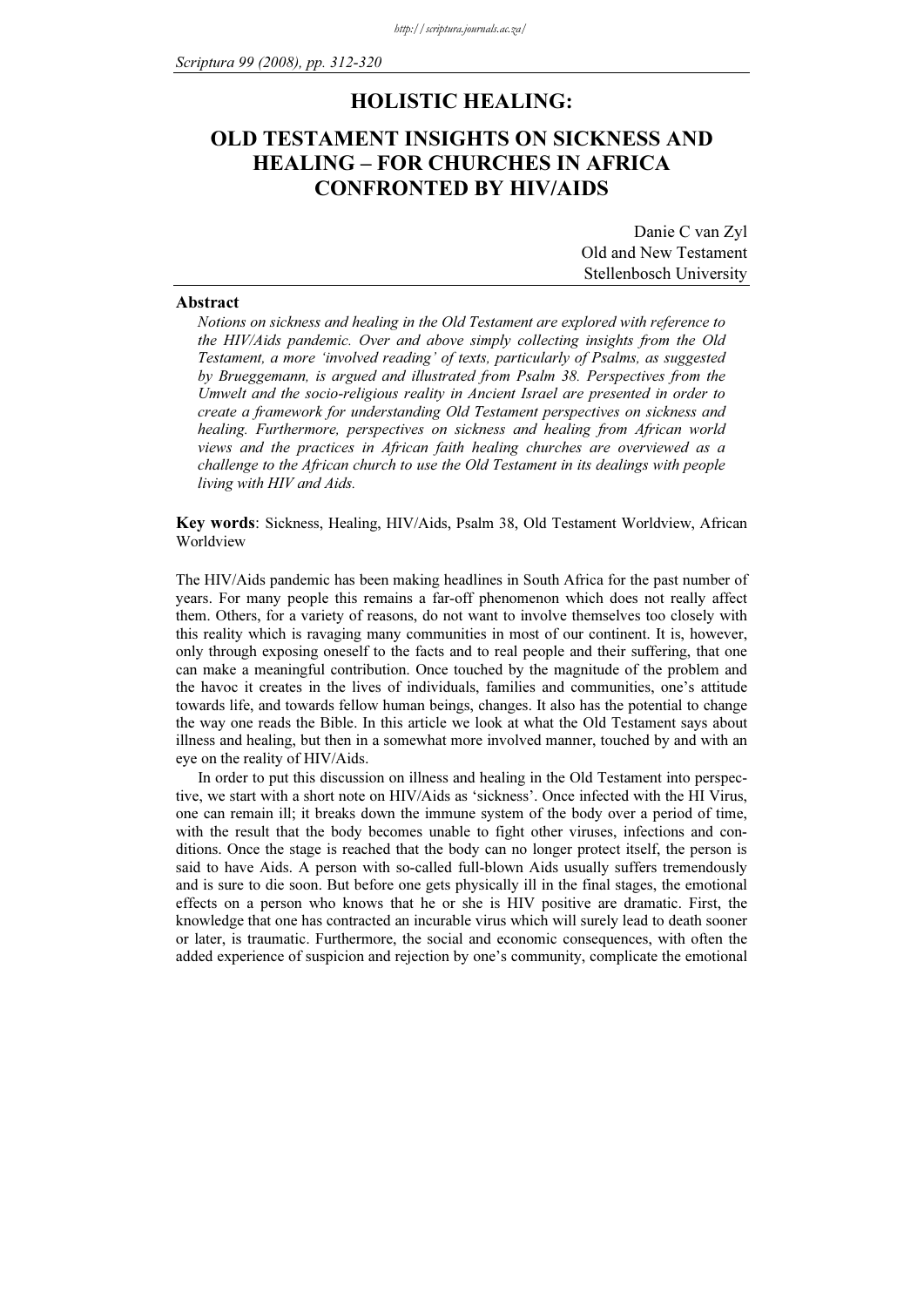-1

burden. Often these psychological factors cause persons with HIV to lose hope and to fall physically ill and die, long before that should otherwise have happened. Therefore, over and above the physical dimension, there are dramatic psychological and social aspects involved with the 'sickness' of HIV/Aids.

Apart from containing key elements on the way in which the Old Testament views sickness and healing (to which we will come presently), the Psalms also offer a 'pastoral tool' to faith communities who have to deal with persons in distress. Reading the Biblical text in an involved manner, be it as a HIV positive person, changes what one finds in the text and what one experiences while reading. Brueggemann writes:

Praying the Psalms depends on two things: (1) what we find when w come to the Psalms that is already there and (2) what we bring to the Psalms out our own lives. ... (W)hen we come to the Psalms we shall find their eloquence and passion and boldness in addressing the Holy One. ...(W)hat we bring to the Psalter in order to pray is a candid openness to the extremities in our own lives and in the lives of our fellows, extremities which recognize the depths of despair and death, which acknowledge the sheer gift of life.

The work of prayer is to bring these two realities together – the boldness of the Psalms and the extremity of our experience – to let them interact, play with each other, tease each other, and illuminate each other. The work of prayer consists in the imaginative use of language to give the extremities their full due and to force new awareness and new configurations of reality by the boldness of our speech. All this is to submit to the Holy One in order that we may be addressed by a word that outdistances all our speech (1986:27).

Psalm 38 jumps to new life and meaning once one reads it from the perspective of somebody infected by HIV and in particular of someone suffering from Aids.<sup>1</sup> In verse 2 of Psalm 38 the Psalmist directly addresses Jahweh with the cry to be spared form his suffering, which is described in the following verses (38:4-8). The Psalmist acknowledges that what he experiences is Jahweh's wrath and fury, aimed at correcting him (38:3). The expressions used show that there is a strong emotional aspect to his suffering. His vivid description of his physical condition<sup>2</sup> shows striking resemblances with a person suffering from Aids (particularly verses 6-11). Over and above his sickness, he experiences rejection and even gossip by his closest relatives (38:12-13,17,20-21), which is a common experience of HIV positive persons. Isolation and the fear to speak out on ones condition adds to the suffering (38:14-15). The fact that he knows and experiences that his condition is due to his own wrongdoing, as is expressed in his confessions of guilt (38:5,19; Kraus 1979:165-166), is often an additional burden to people with HIV and with Aids.

This Psalm is an emotional but intimate wrestling with personal distress and with God (see 38:10). Jahweh himself as his ultimate hope is expressed in the central appeal in 38:16: ךל הוה תלחוה-כ. Nowhere in the Psalm is there a request for healing, but instead: "do not forsake me/be not far from me" (38:22). And the prayer for 'salvation' is paralleled, and thus qualified, by 'help' (38:23). This is not juridical terminology; this is cultic speech of a cultic prayer! What 'salvation' (שׁיּע(, the climax of this Psalm, means for this person in utter distress is to experience the accepting and caring closeness of Jahweh, of Adonaj (Weiser 1971:326).

This article was originally presented as part of a series of postgraduate seminars. In preparation to reading Psalm 38, participants were to read short life sketches of people living with HIV and Aids in order to gain an awareness of the emotional world of such a person while reading the text. <sup>2</sup>

Note the use of different body parts in these verses. Re. Bromiley 1979:955; Wolff 1974:211-212.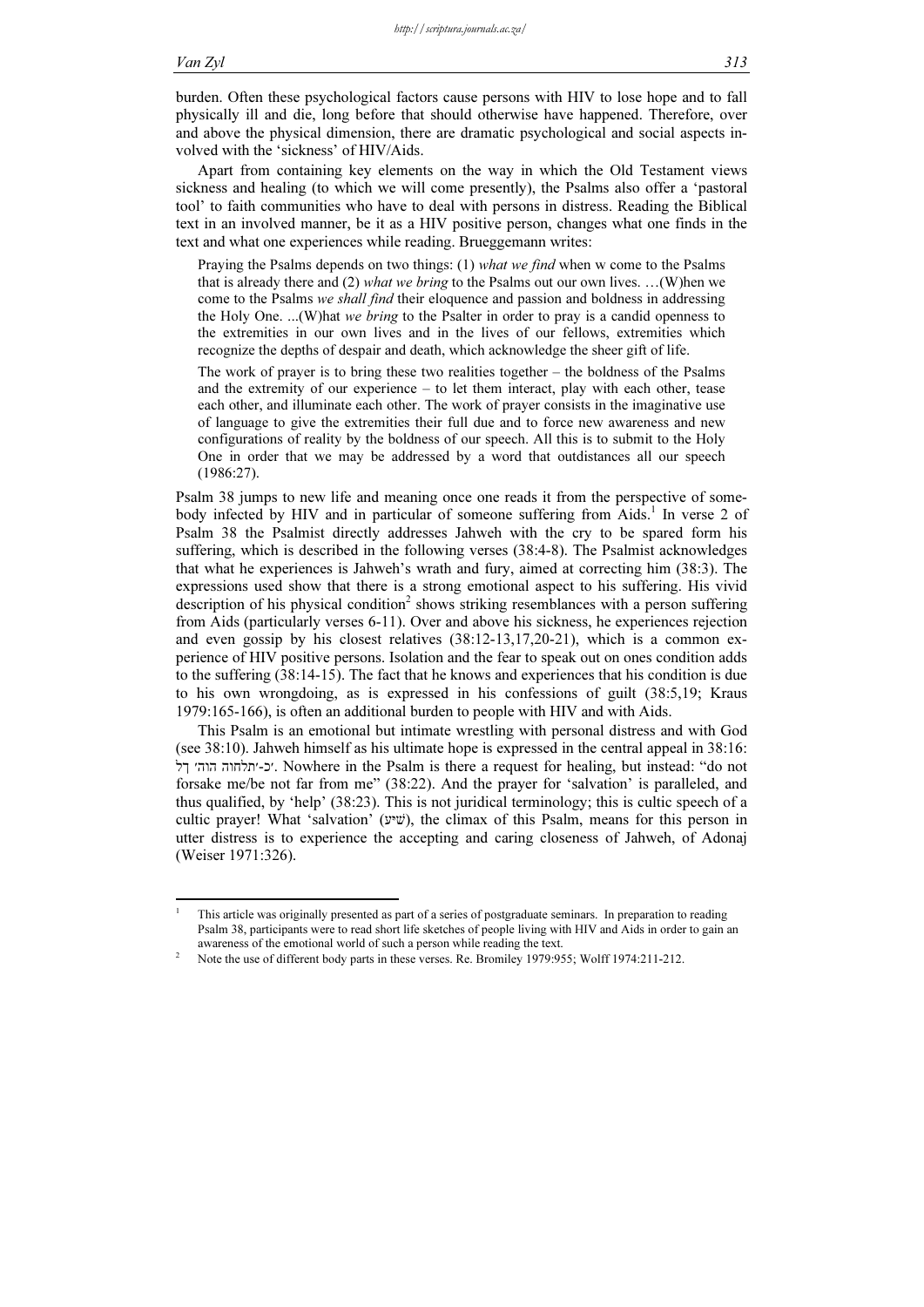### 314 Holistic Healing: OT Insights for Churches in Africa confronted with HIV/Aids

To be able to appreciate this particular 'solution' to the problem of sickness and distress, which is typical for the Old Testament, we now turn briefly to the Umwelt of Ancient Israel. Apart from the exceptional attribution of personal sickness to the wrath of a deity, Israel's neighbours attributed sickness and misfortunes to magical (particularly in the case of Egypt) and demonic causes (Babylonian). In the Canaanite world both these were probably prevalent. While magic has to do with the manipulation of supra-human powers, protection from these and healing form conditions caused by these powers had to be done by persons initiated to control and manipulate such forces. In Egypt, for example, these were usually priests. Demonic powers were likewise to be controlled by initiated individuals, probably different categories of diviners, who also might have been cultic functionnaries. In such cases appeasing sacrifices and, or ritual procedures, accompanied the healing ceremony. In Babylonian texts 'physicians' are mentioned, but even they are believed to have had access to and made use of supra-human facilities into which they were initiated (Bromiley 19798: 954-955).

Over against its contemporary world, the Old Testament offers a very different view of the origin of sickness and of the means of healing. In the deuteronomistic materials of the Old Testament a very strong and direct link between sickness and suffering of different nature is seen with personal and national sin, it is: transgression of the covenant law (Dt 28:21-29). Sickness was not regarded as a 'curse' which automatically follows wrongdoing. Sickness was regarded as judgement by the Covenant God (Eichrodt 1982:423-431). To a large extent the way in which the deuteronomistic history is constructed and in the reaching of prophets, who built on this theological perception, suffering of diverse nature is not simply punishment by a wrathful God. It is the correcting, chastening reaction of the merciful and caring God. It has to be kept in mind that what the deuteronomistic and prophetic traditions in the Old Testament say in this regard mostly lie on a communal and national, and not an individual,  $level.^3$ 

Also the Jahvistic tradition, at least in the creation-fall narrative, sees a direct link between transgression and suffering. But the consequences of wrongdoing spelt out there lacks a personal dimension. In Genesis 3 suffering and pain are pictured as elements which became part of this created, albeit fallen, reality (Luyten 1990:10-12; Wolff 1974:172). In the wisdom tradition of the Old Testament a personal consequential relationship is seen between wrongdoing and suffering. Here, however transgression is not so much against the covenant law or God, but against cosmic harmony. It is caused by 'foolishness', which, in religious terms, stands over against 'fear of Jahweh'. Of course it is this very wisdom tradition which challenges this perception that personal wrongdoing is always responsible for suffering and sickness (Luyten 1990:10,15-17). It is important to note that elements of all these views, as represented by these different traditions within the Old Testament, are found within the Psalter.<sup>4</sup>

While we are dealing with sickness and healing with reference to HIV and Aids, it is important to look at the way in which the Old Testament believer experienced sickness.<sup>5</sup> In

-

<sup>3</sup> Eichrodt 1982:431-438; Luyten 1990:4-8. Luyten argues that a shift in perspective towards punishment of the responsible individual can be noticed in the Chronicler's presentation of the same history (1990:8-10).

<sup>4</sup> Brueggemann, 2002:201-202. Luyten (1990:4-29) deals with reasons for suffering in the Old Testament under the following headings: (1) Suffering as Punishment for sin, either collective or individual, or as 'Universal sinfulness and existential suffering', (2) Suffering as absurd, (3) Suffering as a Source for new life, including as discipline and purification and vicarious suffering. Dau (2002:196-210) deals with Job under 'Innocent suffering'.

<sup>5</sup> Both Hebrew terms denoting sickness of diverse nature, הלח and הוד have connotations of being weak (Stolz 1978:567-570), while קזח restore to power often refers to healing (Wolff 1974:214).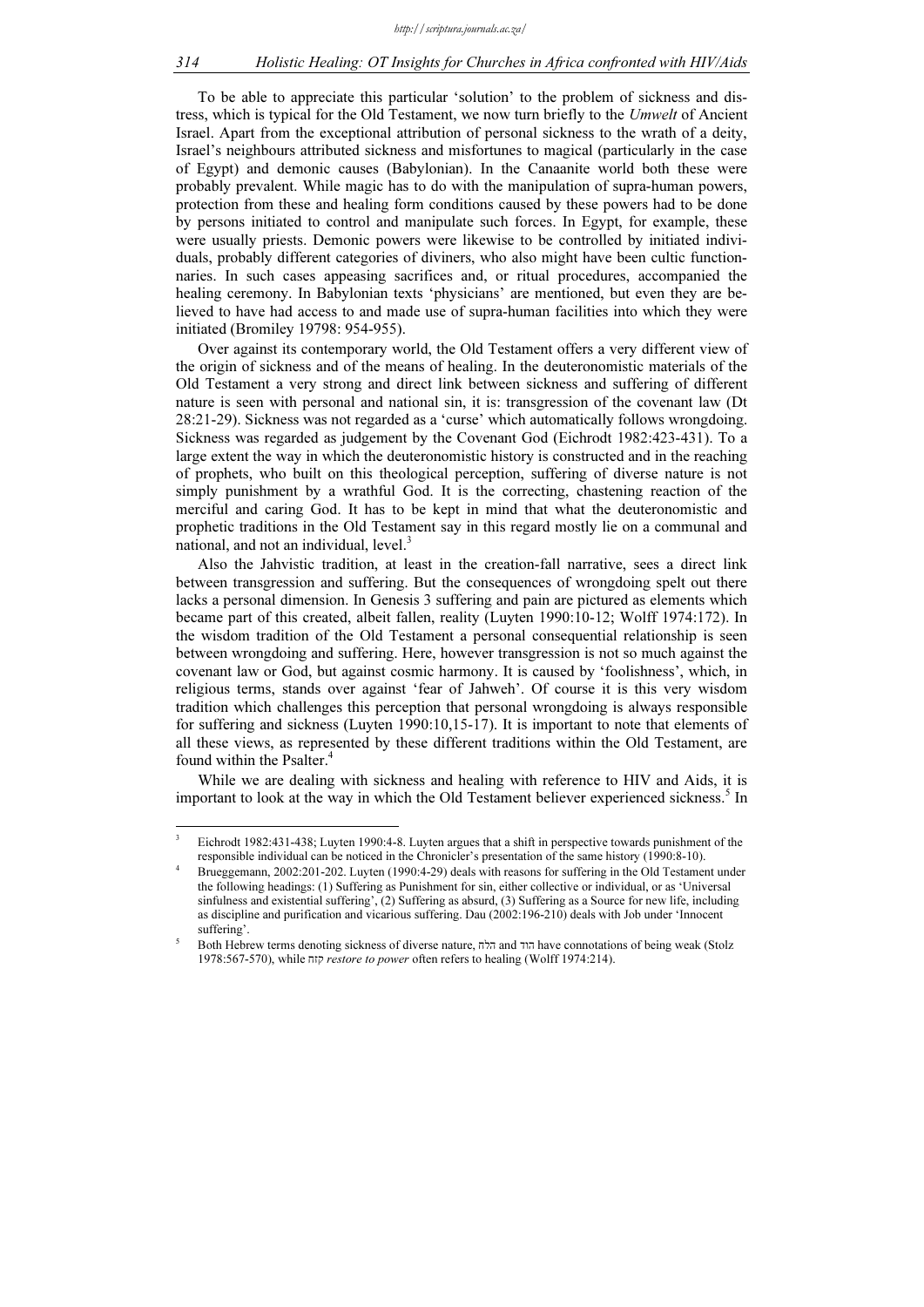#### Van Zyl 315

line with the holistic understanding of life in the Old Testament, being sick or handicapped influenced every aspect of a person's life (Eichrodt 1982:360-366). If it caused one<sup>6</sup> to be unable to work, the livelihood of the family might be jeopardized (Exodus 21:18-19). At the same time his place in the community is affected, because he might be physically unable to partake or be regarded as ritually unfit to share in communial events. This would particularly be the case with someone suffering from leprosy. Certain taboos might be imposed on him (Lev. 13). He could become the object of rumours, scorn and outright rejection. Furthermore he might be juridicaly disadvantaged if he could not take up his position in legal procedures and become a victim of evil minded fellows, of those whom the Psalms call 'enemies' (Kraus 1979:165-166).

Over and above these, such a person would be banned from the cultic community. Being excluded from regular meetings and festivals, he is deprived of the fellowship and blessings of the covenant community. He will thus miss out on what the Old Testament regards as the centre of life, the opportunity to praise God.<sup>7</sup> Although Jahweh could be experienced everywhere (e.g. Ps 23), the cult served as an essential aspect of the believers' relationship with Him (Ps 84). Being ill, therefore, affected ones relationship with God. Serious sickness was regarded as the power of death intruding into life (Kraus 1979:208), threatening to separate one from a living relationship with one's God. Here one needs to bear in mind that the Old Testament essentially has a 'this worldly' (diesseitige) perspective of life and of the believer's relationship with God (see footnote 6).

A key term in the Old Testament expressing life and well-being is shalōm. Above all shalōm is a relational term. It is clear from the previous paragraphs that every relationship in which a person stands is affected and is desturbed when he is sick.<sup>8</sup> Sickness was thus a major threat to the *shalom* of the individual and consequentially also to the community, particularly to the household.

When one considers healing in the Old Testament, a major difference with its Umwelt comes to light (Bromiley 1979:995). We have seen that in the latter healing practices were probably closely associated with cultic procedures and cultic functionaries. In the Old Testament the priests fulfilled no such functions. At most they had to inspect and declare somebody whose sickness caused ritual impurity fit to rejoin the cultic community (Wolff 1974:214-215). A number of cases is reported where prophets performed healing of sick persons. But in all these cases it is explicitly stated that what they did is a wonder of Jahweh, and is aimed at demonstrating His power and glory. The fact that Isaiah used dried fig was probably a case of 'folk medicine', which would anyway not be effective in a dramatic way without the direct intervention of Jahweh. Certain taboos (e.g. on certain foods and particular sexual conduct) might, amongst others, have had common sence medical dimensions, like the prevention of infections (Bromiley 1979:995).

The essential 'solution' to sickness in the Old Testament is to resort to Jahweh, the source of life (Kraus 1979:25,204), with prayer as the way of resorting to Him (Wolff 1974:217). It is therefore no wonder that the Psalms contain so many prayers for help and salvation addressed to Jahweh (Kraus 1979:171). Although the number of cases in Psalms,

<sup>-</sup>6 The Old Testament deals almost exclusively with the positions of males in this regard; they are the ones responsible for the livelihood of the family, protection of its legal rights, to participate in the cult and in protection of the community (war).

This aspect will be dealt with in more detail in a follow-up article on Life and Death.

<sup>8</sup> Due to the social position of women in the Ancient Israelite community, sickness would not have that dramatic an impact on her position, since she was excluded from social and cultic roles and responsibilities of males. Women's social deprivation, according to our modern standards, excluded her in her sickness and suffering from the pubic eye, though the Bible does tell a few of their stories.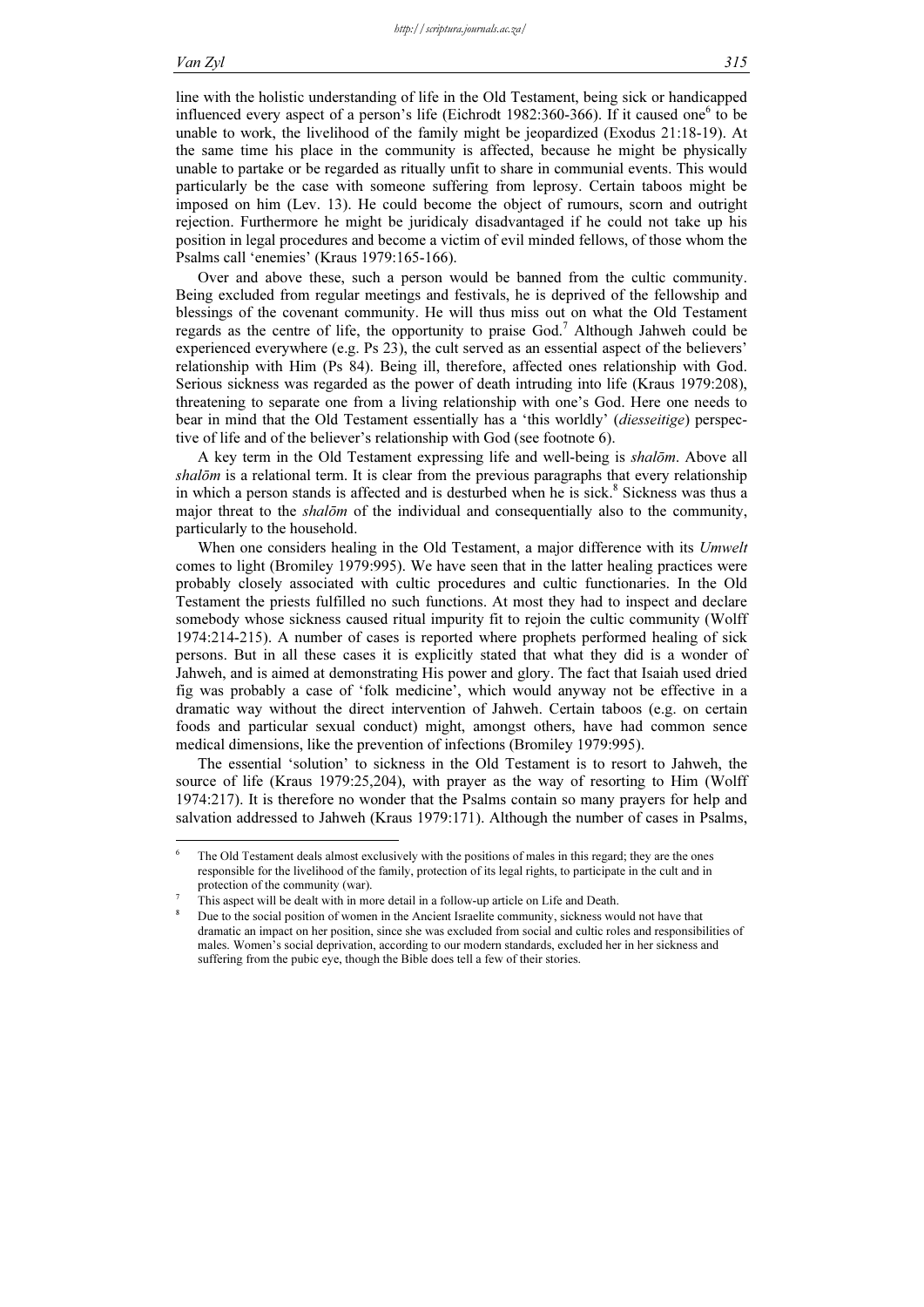where sickness is explicitly mentioned, is few, $9$  the Psalms, being poetry and thus employing metaphoric speech, make it possible to use many of these prayers for help and salvation where sickness is not explicitly mentioned, also in situations of sickness and distress. In these prayers the Psalmists pour out their honest and raw emotions of pain, agony and fear. They dare to accuse the Creator of unfairness, or at least of forsaking them. They express their hateful feelings of vengeance towards fellows and even pray for the destruction of their enemies. But they also bring their confessions of guilt and honest hope to Jahweh, whom they regard as their only refuge. He is addressed as the God of the covenant, the One who has compassion for the lowly, the outcast, the suffering persons in society. This prayerful wrestling with Jahweh is the Old Testament answer to sickness and all distress. Often the praying believer does not receive an answer, in the sense that his or her need is solved, that she is healed. But in prayer a new dimension in one's relationship with your Lord breaks through and surpasses all pain and fear, as happens at the end of Psalm 38.<sup>10</sup>

In the Old Testament healing is a holistic experience. It is the restoration of all relationships, the restoration of *shalōm*. To be restored to health is to be saved, not only from pain and potential death, but from all other resulting trails. Above all, it is to experience a normal relationship with Jahweh again. To be healed is to be saved in the full sense of the word. Given the *diesseitige* understanding of reality in the Old Testament, to be saved is an earthly experience. It could be primarily physical (medical) or social (juridical) or national (from enemies) or cosmic (from natural disasters). But none of these is ever void of the relationship with Jahweh. The Old Testament knows no mere physical, or a mere religious, understanding of salvation.

When the Church today reflects on and deals with matters of illness and healing, it is influenced by a long post-Old Testament tradition. This starts with the New Testament. The cases of healing reported in the New Testament are all of a miraculous nature. These are often explicitly stated to be signs, events pointing beyond themselves, having a kerugmatik function (Jeremias 1975: 92-95). They are signs that the Kingdom of God has dawned, that Jesus is the Christ, or are demonstrations that the rule of Satan is curtailed. In a number of cases the physical or mental handicaps ('sickness') that were healed, are attributed to demonic forces. This new perspective, which is absent from the Old Testament, $11$  is widely regarded to the influence of the Babylonian world-view to which the Jewish faithcommunity was exposed in the late pre-Christian era (Eichrodt 1982:224). Quite a few examples in the New Testament show how healing also served the re-integration of the persons into society and in the faith community, for example people with leprosy and the demon possessed. Paul's testimony in 2 Corinthians 12 comes close to what we saw in the Old Testament, that a renewed relationship with God may result from prayers for healing, despite the fact that no healing was experienced. In the early Christian community, along

-

<sup>9</sup> הלח and הוד occur only in Ps 35:13 (both) and in 41:4. Descriptions like those in Ps 38:4-9 and 6:3-7 and probably 22:2 and 31:10-11 suggest some form of physical ailment.

See particularly Ps 73:21-28, Job 42:1-6 and Habakkuk 3:16-19. In a number of Psalms a sudden change of mood ('Stimmungsumschwung' Kraus 1979:177) occur when the hope or assurance of the caring favour of Jahweh dawns on the praying believer in distress.

Two terms which may be translated as 'demons', śā'îr (Lv. 17:7; 2 Chron. 11:15) and šēd (Dt. 32:17; Ps. 106:37) refer to Canaanite deities and not to demonic powers possessing people, like in the New Testament. śā'îr, meaning 'hairy one' may refer to its scary image (Morris 1968:310-311). Further Eichrodt 1982:223- 224.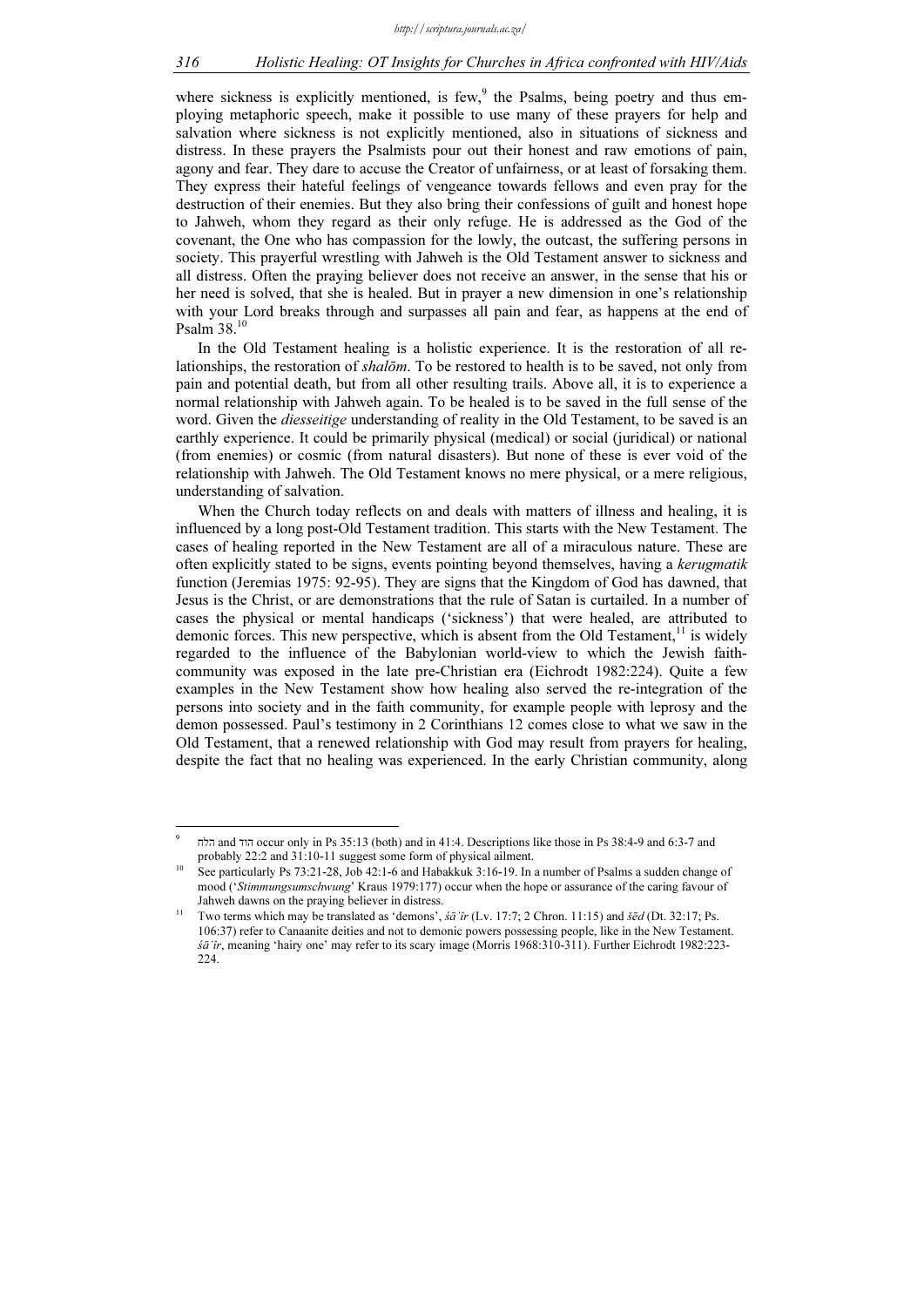with prayers by the sick, a practice seems to have developed where leaders offered prayers for healing on behalf of the sick (James  $5:13-14$ ).<sup>12</sup>

Western European Christianity has a long tradition of theological and philosophical reflection on the question of the relationship between God and evil, and thus of how God is related to human suffering.<sup>13</sup> This question of the theodicy deals, however, with suffering as a phenomenon in this world, and not in the first place with the suffering and sickness in specific cases. The net result of this reflection over centuries is that, for many Christian believers, God is seen as ultimately in control of 'everything' but that He is not seen as directly responsible for every particular ailment (Dau 2002:178-180). Medical sciences have come to our aid to live with this dichotomy in our view by offering 'natural' explanations for most illnesses. Sciences has come very close to unravelling the physical causes of almost all medical conditions, though not to the point of curing all, as is the case with HIV and Aids. Also most psychiatric and psychological conditions can be healed, or at least managed, with the help of medication or therapy. Most medical practitioners, often even professing Christians, go about their business in a scientific manner, without any or an explicit reference to a higher reality, God. Likewise, Westernised Christians who seek the help of these practitioners do so with a largely secularised mindset. Even if the help of God is implored, it is often more or less explicitly stated that He may let the doctor or the medicine be successful in addressing the condition.

In more spiritualistic strands of Christianity sicknesses and other problems are often attributed to demons. In these circles 'faith healing', or at least healing by prayer, often in the form of exorcism, is practiced (Bate 1995:140-141). Here healing is exclusively and directly attributed to the intervention of God, or actually by the Holy Spirit, "in the Name of Jesus!" In some of these circles the role of medical sciences is explicitly rejected. But for the majority of people subscribing to faith healing, the role of medical sciences is at least not ruled out and is accepted for common or commonly curable diseases.

To understand African perceptions of illness and healing we start with a broad picture of the African world-view (Dau 2002:156-172; Frank 1999:52-68, 74-95). Living humans stand in the centre. But they are part of a reality which stretches from the natural and animal world, on the one hand, to living people in the middle, through to the supra natural world consisting of the diseased (the 'living dead'), good and evil spirits, which may inhabit nature, such as rivers, snakes, etcetera, and the supreme god. All partake in the same life power (amandla). As long as there is proper balance of power between these different elements of reality, life can abound. Living persons experience meaningful life by living in a harmonious relation to other people, particularly those of ones (extended) family, both living and diseased.

Although it is acknowledged that there are 'common sicknesses' (izifo nje) which are not caused by an external agent, sicknesses, and all other problems on a personal or family level, are caused by someone who disturbs the balance of power. Sickness is in fact to experience diminishing of life power, even to be threatened by death.<sup>14</sup> In this regard (the suspicion of) witchcraft plays an important role. Anybody may affect another through medicine *(muthi)* or spells *(ukuthakatha)*. Apart from seeking modern medical advice, it is also necessary to find the source of the ailment to counter that force. Likewise, sicknesses

 $12$ <sup>12</sup> Praying for the sick might have been the task of the priests in the Old Testament, though it is nowhere stated explicitly.<br>Dau (2002:88-158) gives an extensive overview.

When someone is really not feeling well, the Xhosa would say 'ndiyafa', 'I am dying'.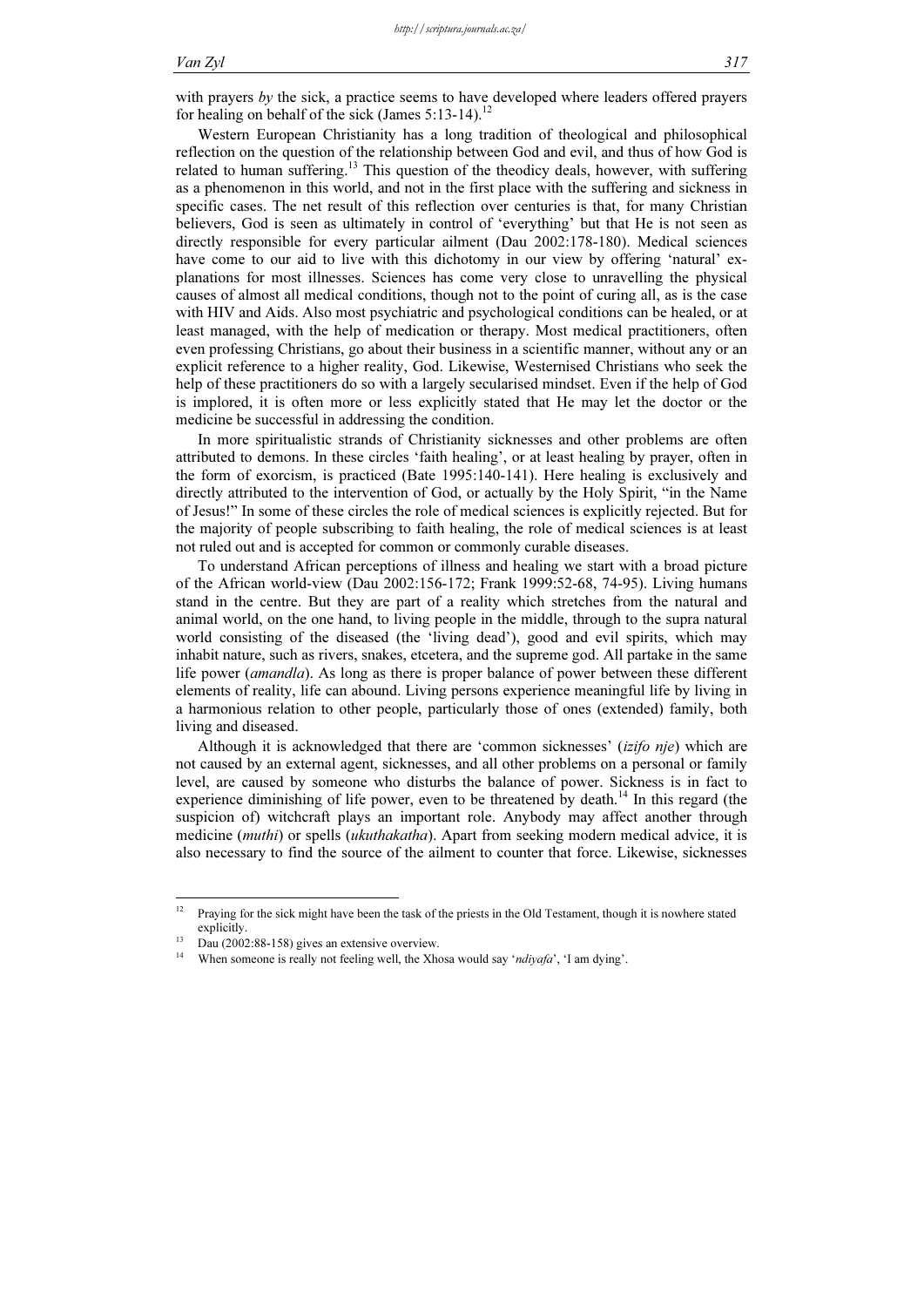### 318 Holistic Healing: OT Insights for Churches in Africa confronted with HIV/Aids

caused by evil persons (witches, *abathakathi*) should be countered by the necessary magical means, usually obtained from a medicine man (Bate 1995:139-144).

Ancestors may also cause illnesses, usually regarded as a response to the neglect of some ritual or custom on the part of the living, which upset the balance. Even if medical help is sought, it is not regarded to be effective without setting the balance right through performing the necessary rituals. An important category of sicknesses which is also caused by ancestors, is called 'cultural diseases'.<sup>15</sup> These are not caused by evil intent of the ancestors, but are regarded as messages to perform a required custom, and in many cases a message that the sufferer should be initiated as a medium *(ukutwasa)*. These conditions cannot be healed by Western medicine. In cases where an external source, either another member of the community or an ancestor is suspected, the source must first be identified through the help of a diviner. Then counter measures are to be taken before healing can take place. Traditionally the supreme god is seldom regarded as the source of personal ailment. (S)He may, however, causes disasters of national proportions.

Through the processes of acculturation and exposure to modern Western thought and medical means, the above picture of African thought has been changed to varying degrees in different communities and individuals. From a lifetime of experience with urbanized Xhosas, and particularly Xhosa Christians, I know that many of these traditional views still play an important role in their perceptions of sickness and healing.

An important phenomenon on the African Christian Church scene is the so-called African Independent churches of the Pentecostal type, particularly those calling themselves Zionists. An important feature of these churches is that they practice prophecy and faith healing (Bate 1995:28-48). In many of them prophets have taken the function of mediums in determining the source of an ailment, as described above. Healing by prayer, often by a 'gifted' individual, called a 'prayer person' (umthandazeli), is practiced, particularly when the prophet has identified a particular demon, somewhat similar to what happens Western type Pentecostal circles. The use of a variety of other means of healing, such as the use of empowered ropes or sticks [as revealed by the Holy Spirit in dreams], usually accompanied by singing, clapping of hands and 'dance' (ukuxhentza), as well as water blessed in prayer, play a particularly important role in these churches. Although some of these practices on face value may resemble traditional practices and often share in the traditional world-view, it is important to note that without exception these churches would attribute the healing power of these actions and materials to the Holy Spirit and not to any magical powers. Certain 'prayer people' even have 'schools' where individuals who experience that they are called to be initiated as mediums go to be initiated as 'prophets'. In all these practices, active participation in a community (of faith) plays an important role. By integrating a Biblical understanding of God with their traditional world-view, these churches seek to offer a Christian solution to sickness and healing. For this reason Bate calls them 'copinghealing churches' (1995:15-16).

HIV and Aids probably originated in Africa and thus far Africa is the continent that has suffered most severely under this pandemic. In some extreme and exceptional cases Aids is attributed to magical or supra-human means.<sup>16</sup> Therefore magical solutions should be sought. Apart from the disastrous myth that sleeping with a virgin would cure one from the virus, some medicine men (iinyanga) make fortunes from supposedly Aids curing substances. Although some of these substances may in effect be healthy and may retard the

 $15$ <sup>15</sup> izifo zesintu, 'sicknesses of the people', in Xhosa.

Myths that are spread state that HIV comes from the *thikoloshe* who sleeps with women or through witchcraft by people with evil intentions.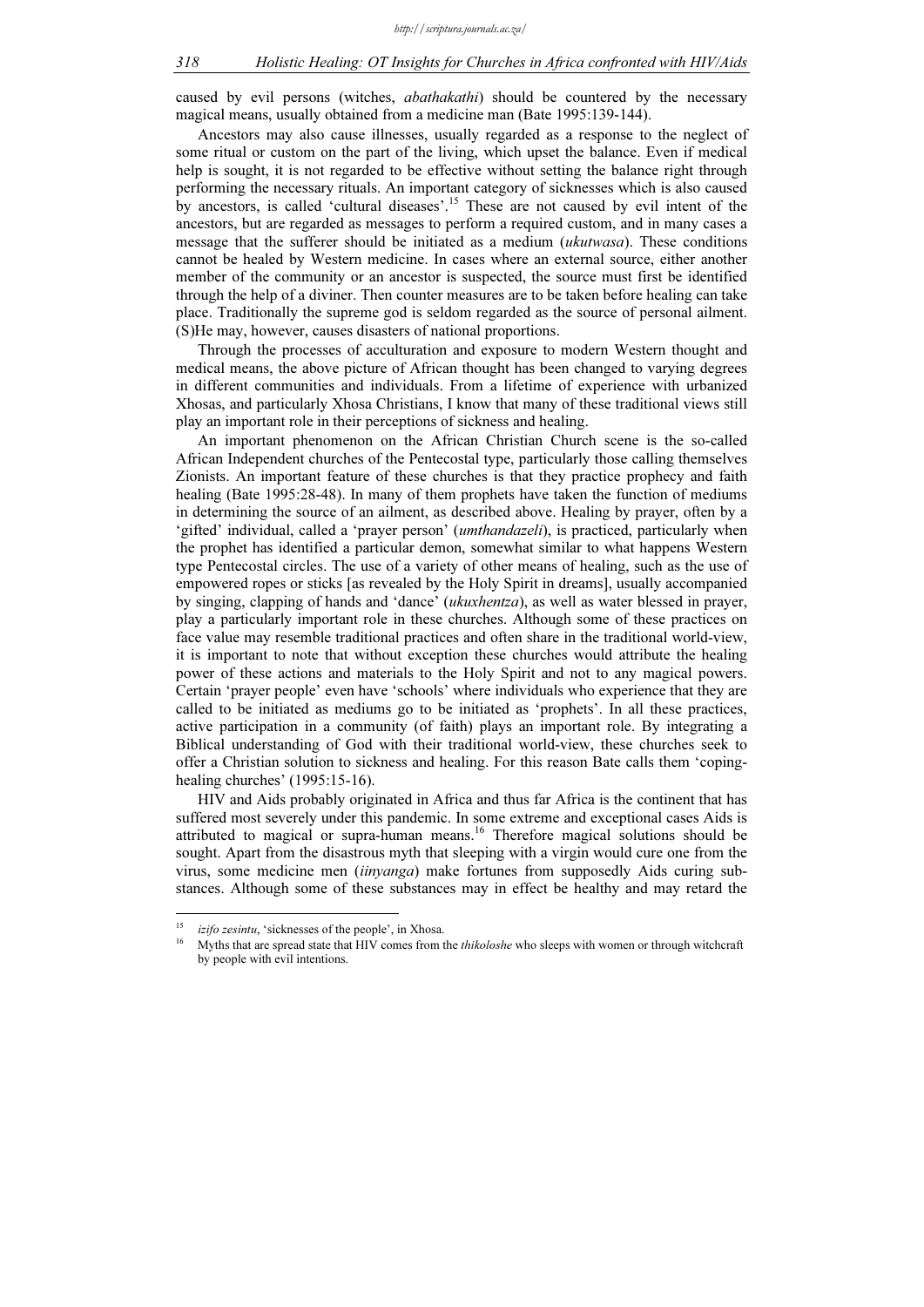#### Van Zyl 319

deterioration of the immune system, it cannot destroy the HI-virus. The problem is that it may leave the patient with a false impression of being healed. All these means of coping with HIV from a magical perspective is not only ineffective, it is in fact highly disastrous, because it creates false hopes, while the virus is in effect spread further.

In Africa Christians and non-Christians attribute Aids to the wrath of God, particularly because of its pandemic proportions. For many there is therefore nothing that one can do about it but to accept it in a more or less fatalistic manner Particularly for Christians, HIV infection and eventually death with Aids, is God's judgement on the immoral life of the individual. This view sterns from the often too moralistic way in which the Gospel message was proclaimed by many Christian traditions in Africa. What aggravates the situation is that sexual misconduct has been, and most often still is, presented by churches as the epitome of immorality, while sex is known to be the major way of spreading the HI-virus. This has the disastrous effect that most people dissociate themselves from persons with HIV and Aids. They are frowned upon, and often literally despised and rejected.

In this situation in which the church in Africa finds itself today, the contribution of the Old Testament and the Psalms in particular, needs to be re-affirmed:

- - In relation to sickness and healing, the Psalms present God as the caring God, as refuge and source of life. The one-sided perspective of God as judging particularly sexual misconduct needs to be replaced by the care of God, which is anyway strongly proclaimed in African churches in relation to all other forms of suffering.
- - The holistic understanding of sickness and healing in the Old Testament, that it has to do with all relationships in which one lives, is particularly relevant to the African worldview. The important role of belonging, of sharing in and being accepted by one's community needs to be actively propagated in caring for people living with HIV and Aids.
- - In Psalms, prayer is the honest wrestling with God, which enables one to come to peace with oneself and to a renewed relationship with God, even when no healing is experienced. Prayer by gifted individuals within the community of faith, as it is practiced in African churches, has an important role to play. But the insinuation, which is common in such circles, that healing will surely follow, or if not, the patient's faith is lacking, is dangerous in the case of persons with HIV and Aids.
- - The role of prayer in the life of the individual sufferer and the use of Psalms in pastoral ministry of the church need renewed attention. The HIV/Aids pandemic puts a particular challenge to the pastoral ministry of African churches. That pastoral care in Africa often takes place in a communial, and not in an individualistic setting such as in the Western type churches, must be appreciated.
- - In most Psalms, as is also the case with Psalm 38, it is important to follow the inner dynamics, the development of the prayer in poetic form. The practice of using individual verses or expressions from the Psalms, or for that matter from the Bible as such, as proof-texts or disconnected promises needs serious attention. Faith communities and individuals need to read the Psalms both liturgically and personally for the sheer inner power of the poetry to transform persons in distress, not least of whom are those living under the cloud of HIV and Aids.<sup>17</sup>

The African (Independent) Churches described above have tremendous potential to make an effective contribution to the prevention of the spread of HIV and in caring for those who live with HIV and Aids. First of all they are literally the churches of the poor, living in

 $\frac{1}{2}$ Re. quote from Brueggemann above.